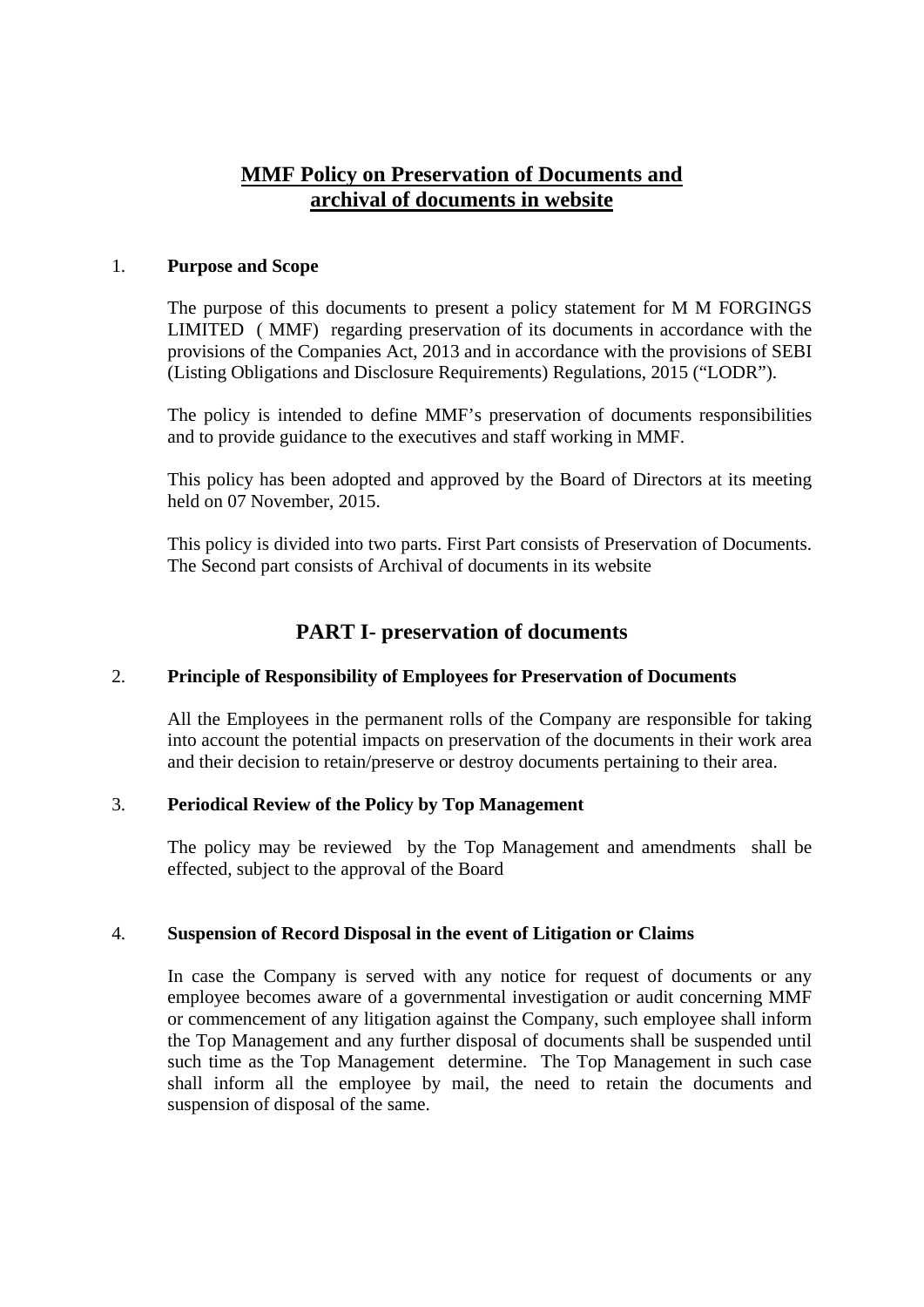### **1. Accounting and Finance records including Annual Financial statement-** - **FINANCE AND ACCOUNTS DEPARTMENT**

| Record Type                                          | <b>Retention Period</b>           |
|------------------------------------------------------|-----------------------------------|
| <b>Annual Audit Reports and Financial Statements</b> | Permanent                         |
| General Ledger                                       | 8 Years                           |
| <b>Investment Records</b>                            | 8 Years                           |
| Tax-Exemption Documents and related                  | 8 Years                           |
| correspondence                                       |                                   |
| Excise Tax records                                   | 8 Years                           |
| Tax Returns - Income, Property                       | 8 Years                           |
| Annual Information Returns - State and Central       | 8 Years                           |
| Accounts Payable ledgers and schedules               | 8 Years                           |
| Accounts Receivable ledgers and schedules            | 8 Years                           |
| Annual Audit Records, including work papers and      | 8 years after completion of audit |
| other documents that related to the audit            |                                   |
| <b>Audits and Adjustments</b>                        | 8 Years                           |
| <b>Bank Statement and Cancelled Cheques</b>          | 8 years                           |
| <b>Employee Expense Reports</b>                      | 8 years                           |
| <b>Interim Financial Statements</b>                  | 8 years                           |
| Notes Receivable ledgers and schedules               | 8 years                           |
| All tax records- income tax, sales tax etc           | 8 years                           |
| Tax Bills, Receipts, Statements                      | 8 years                           |
| Tax workpaper packages - Originals                   | 8 years                           |
| <b>Sales Tax Records</b>                             | 8 years                           |
| Any document pertaining to any Income tax            | 3 years after the case gets over  |
| hearing                                              |                                   |
| <b>Service Tax Records</b>                           | 8 years                           |

## **2. Project records – PROJECT DEPARTMENT**

| <b>Annual Plans and Budgets</b>                   | 3 years after the budget year is |
|---------------------------------------------------|----------------------------------|
|                                                   | closed                           |
| The retention period of any other document, paper |                                  |
| as may be required, will be decided by the Head   |                                  |
| of the Department in consultation with MD         |                                  |

### **3. Insurance Records – MDO DEPARTMENT**

| Record Type                                    | <b>Retention Period</b> |
|------------------------------------------------|-------------------------|
| Claim Files (Including correspondence, medical | Permanent               |
| records, injury documentation, etc.            |                         |
| Group Insurance Plan                           | Permanent               |
| Insurance Policies for the Company             | Permanent               |
| Releases and Settlements                       | Permanent               |
| Group Insurance Plans – Active Employees       | 8 years                 |
| Journal Entry Support Data                     | 8 years                 |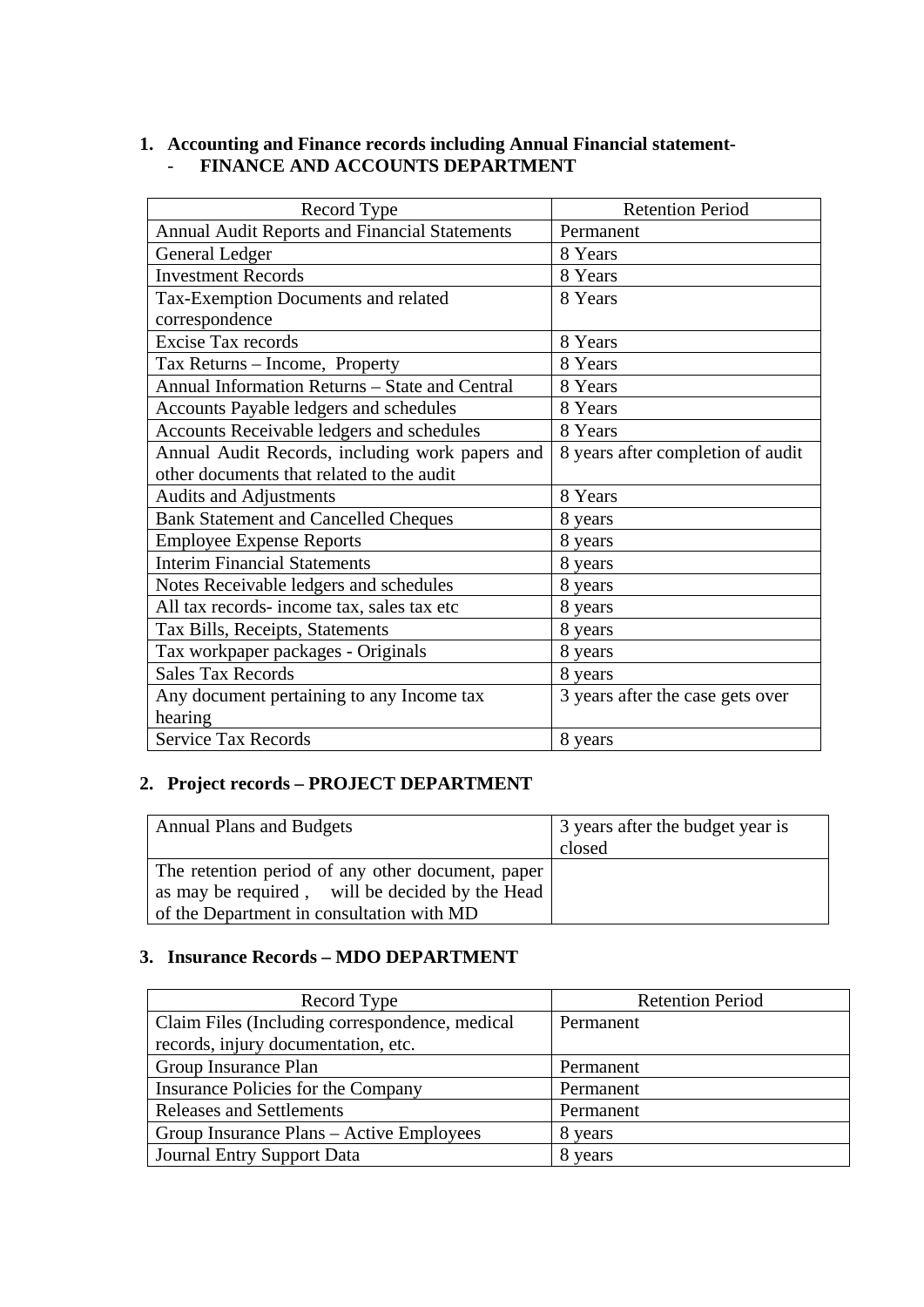| Record Type                             | <b>Retention Period</b>                               |
|-----------------------------------------|-------------------------------------------------------|
| <b>Retirement Records</b>               | 8 years after retirement                              |
| Personnel Files of individual           | Permanent                                             |
| employees                               |                                                       |
| Commission / Bonuses / Incentives       | 8 years                                               |
| / Awards                                |                                                       |
| Payroll Tax records                     | 8 years                                               |
| <b>Employee Deduction Authorization</b> | 3 years after termination of service of<br>employment |
| <b>Payroll Deductions</b>               | 3 years after termination of service of               |
|                                         | employment                                            |
| <b>Labour Distribution Cost Records</b> | 3 years after termination of service of               |
| including details regarding gratuity    | employment                                            |
| and retirement benefits                 |                                                       |
| Payroll Registers (Gross and Net)       | 3 years after termination of service of               |
|                                         | employment                                            |
| Time Cards / Sheets                     | 5 years                                               |
| <b>Leave Records</b>                    | 5 years after the relevant period                     |
| <b>Employee Earnings Records</b>        | 3 years after termination of service of               |
|                                         | employment                                            |
|                                         |                                                       |
| <b>Employee Medical Records</b>         | 3 years after termination of service of<br>employment |
| Attendance records, application         | 3 years after termination of service of               |
| forms, job or promotion records,        | employment                                            |
| performance evaluations,                |                                                       |
| termination papers, test results,       |                                                       |
| training and qualification records,     |                                                       |
| enquiry related papers (electronic      |                                                       |
| mode)                                   |                                                       |
| Employment Contracts - Individual       | 3 years after termination of service of               |
|                                         | employment for Plant                                  |
| The retention period of any other       |                                                       |
| document, paper as may be               |                                                       |
| required, will be decided by the        |                                                       |
| Head of the Department in               |                                                       |
| consultation with MD                    |                                                       |

**4. Human Resources Records – HR DEPARTMENT**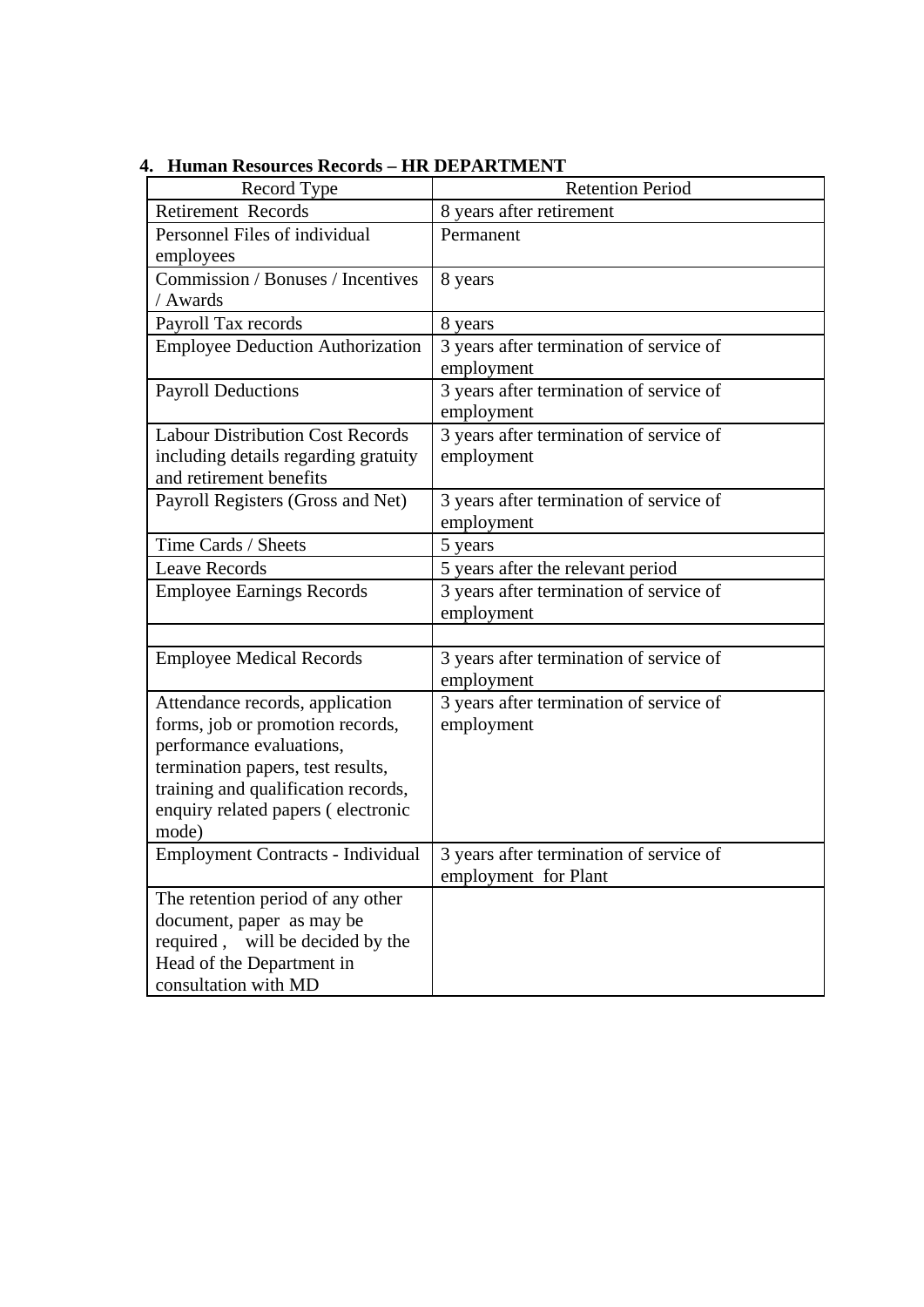## **5. Marketing Records- MARKETING AND PURCHASE DEPARTMENT**

| Record Type                                 | <b>Retention Period</b> | Document Type |
|---------------------------------------------|-------------------------|---------------|
| <b>Contracts and Related Correspondence</b> | 8 years                 | $Doc-2$       |
| (including any proposal that resulted in    |                         |               |
| the contract and all other supportive       |                         |               |
| documents                                   |                         |               |
| The retention period of any other           |                         |               |
| document, paper as may be required,         |                         |               |
| will be decided by the Head of the          |                         |               |
| Department in consultation with MD          |                         |               |

### **6. Engineering records**

| Record Type                                 | <b>Retention Period</b> | Document Type |
|---------------------------------------------|-------------------------|---------------|
| Engineering designs in electronic mode      | Permanent               | $Doc - 1$     |
| accepted by the clients                     |                         |               |
| <b>Contracts and Related Correspondence</b> | 8 years                 | $Doc-2$       |
| (including any proposal that resulted in    |                         |               |
| the contract and all other supportive       |                         |               |
| documents                                   |                         |               |
| The retention period of any other           |                         |               |
| document, paper as may be required,         |                         |               |
| will be decided by the Head of the          |                         |               |
| Department in consultation with MD          |                         |               |

# **7. Corporate records – LEGAL AND COMPANY SECRETARY**

| Record Type                           | <b>Retention Period</b> | Document Type |
|---------------------------------------|-------------------------|---------------|
| Corporate Records (certificate of     | Permanent               | $Doc-1$       |
| incorporation, commencement of        |                         |               |
| business, listing agreement, common   |                         |               |
| seal, minutes book of board and       |                         |               |
| committees thereof, annual reports    |                         |               |
| originals, etc.)                      |                         |               |
| Licence and Permits, Industrial       | Permanent               | $Doc-1$       |
| entrepreneurial Memorandum, and other |                         |               |
| statutory approvals                   |                         |               |
| <b>Court Orders</b>                   | Permanent               | $Doc-1$       |
| Correspondence, Property Deeds,       | Permanent               | $Doc-1$       |
| Assessments, Licenses, Rights of Way  |                         |               |
| Records on CSR Projects(including     | Permanent               | $Doc-1$       |
| amount budgeted, spent and balance if |                         |               |
| any) projects undertaken and progress |                         |               |
| thereon                               |                         |               |
| Original Purchase / Sale Deeds        | Permanent               | $Doc-1$       |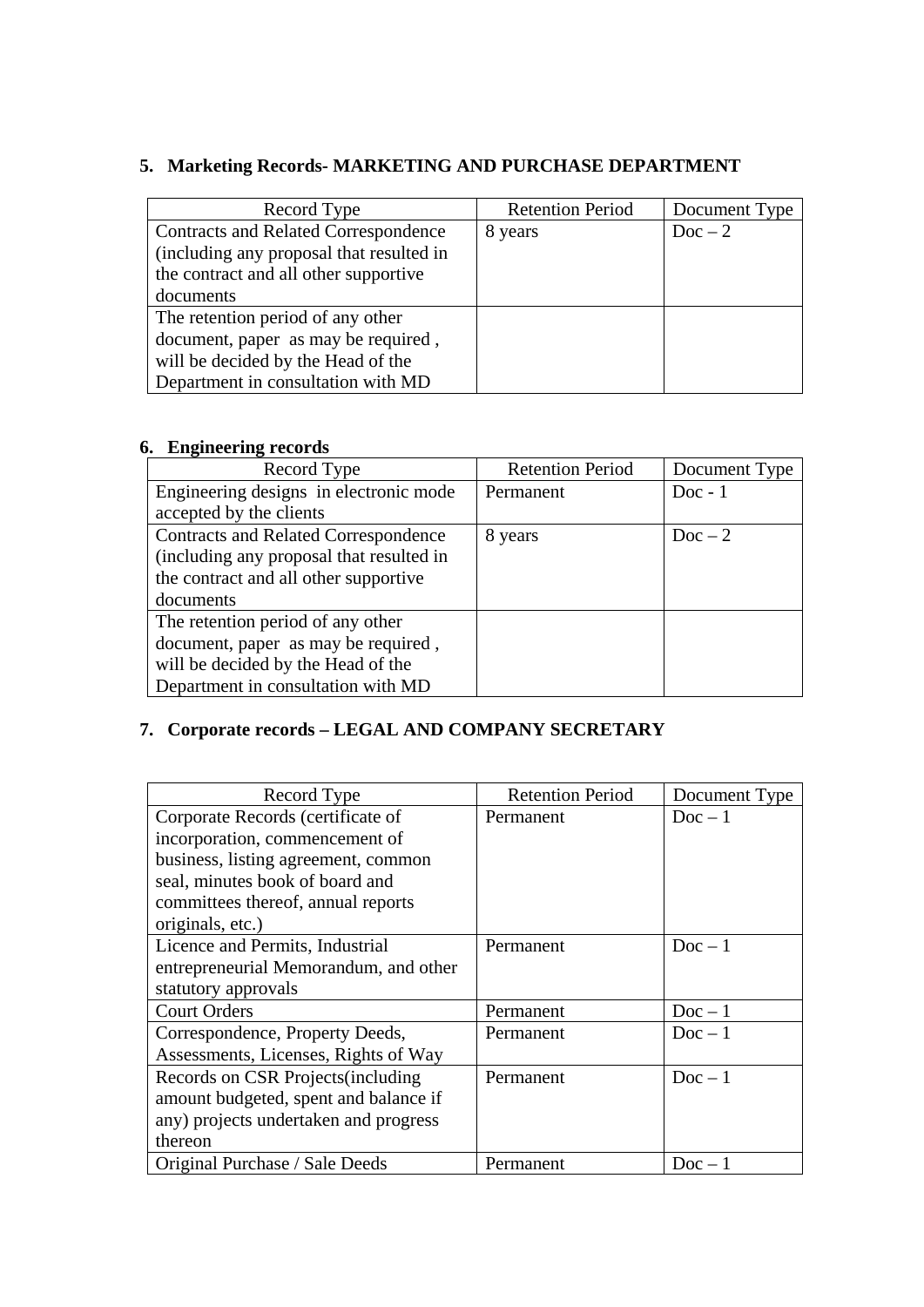| <b>Annual Reports</b>                  | $Doc -1$<br>Permanent                   |
|----------------------------------------|-----------------------------------------|
| <b>Litigation files</b>                | 1 year after expiration $\vert$ Doc – 4 |
|                                        | of disposal of the case                 |
| <b>Original Lease Agreements</b>       | years after $\vert$ Doc – 6             |
|                                        | expiration of the lease                 |
| ROC Filings and Stock Exchange filings | 5 years from the date $\vert$ Doc - 6   |
| in physical and Electronic form        | of filing                               |

# **8. Records pertaining to other Departments**

| The retention period of any other   |  |
|-------------------------------------|--|
| document, paper as may be required, |  |
| will be decided by the Head of the  |  |
| Department in consultation with MD  |  |